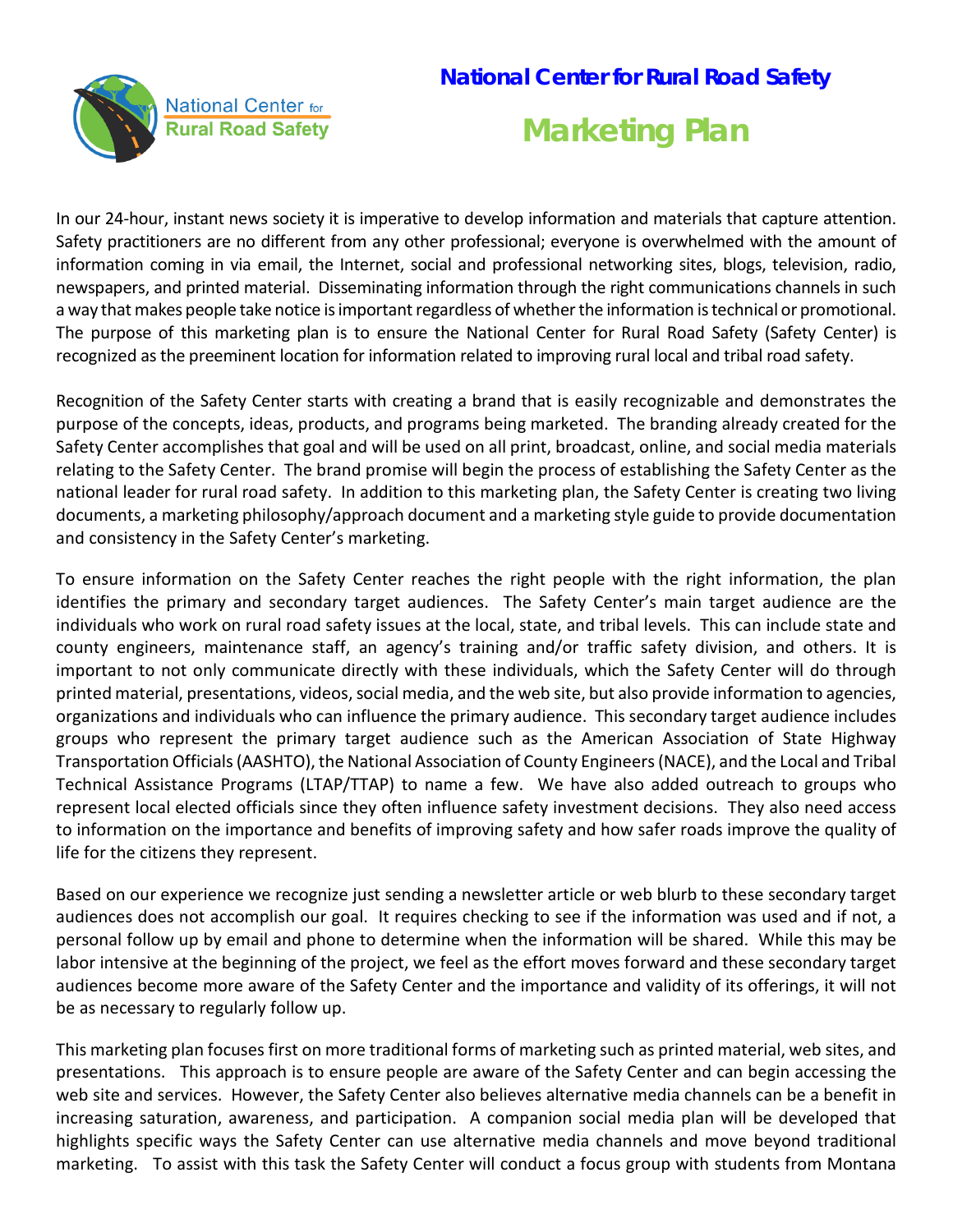State University to identify the best social media tactics for marketing the training and technical assistance available from the Center. For instance, the Safety Center may establish a Twitter account that notifies all followers of upcoming presentations and training opportunities. A Flickr and/or Instagram account so people can share before and after pictures of rural local and tribal road safety projects is another idea. Finally we envision creating a blog and inviting key stakeholders to submit information on an ongoing basis to create a dialogue among local and tribal road practitioners.

#### **Plan Development**

This plan was developed by obtaining information from the following:

- The project team, as well as the Federal Highway Administration contracting officer;
- Review of relevant websites to obtain information on currently available materials; and
- Input from the Safety Center's Stakeholder Group on materials they would find useful and the tactics/formats they use to obtain information.

#### **Goal**

The goal of the marketing plan is to improve road safety in rural areas by creating awareness of the Safety Center and increasing use of its training, education, research, and other project programs, products, and materials.

#### **Objectives**

*Note: For all performance measures, the Center will develop close relationships with all partners, agencies, and organizations on the Center's contact list and conduct annual reviews of their web sites and publications to determine whether the Center information is posted and being used.* 

- Increase awareness of the Safety Center among primary and secondary target groups particularly local and tribal practitioners in rural communities. *(Note: IDT is developing a tracking mechanism to measure outreach, penetration, and implementation of the Safety Center's goals and objectives.)* Performance Measures *(For tracking performance measures when material is used by external partners, the Center will request information be sent back to the Center on the number of materials distributed, number of individuals reached, etc.)*
	- Number and type of materials developed and distributed.
	- Number of people on Safety Center's distribution list.
	- Number of people who participate in trainings
	- Number of people who contact the Safety Center for guidance and assistance
	- Number of agencies and organizations that feature information on the Safety Center on their website and in publications. *(Note: To obtain this information, the Center will periodically conduct a search to see where the Center name is mentioned and will conduct a review of partner web sites. A review of partner web sites will enable follow up if partners have not included information on their web sites.)*
	- Number of hits to the Safety Center's web site
- Grow the use of the training and technical assistance and other services offered by the Safety Center. Performance Measures
	- Number of individuals and agencies participating in Safety Center trainings *(For those trainings conducted by external partners, a request will be made to provide the Center with information on the number trained, etc.)*
	- Evaluation results from Safety Center training sessions
	- Number of agencies requesting technical assistance
	- Results of technical assistance evaluations

#### **Strategies**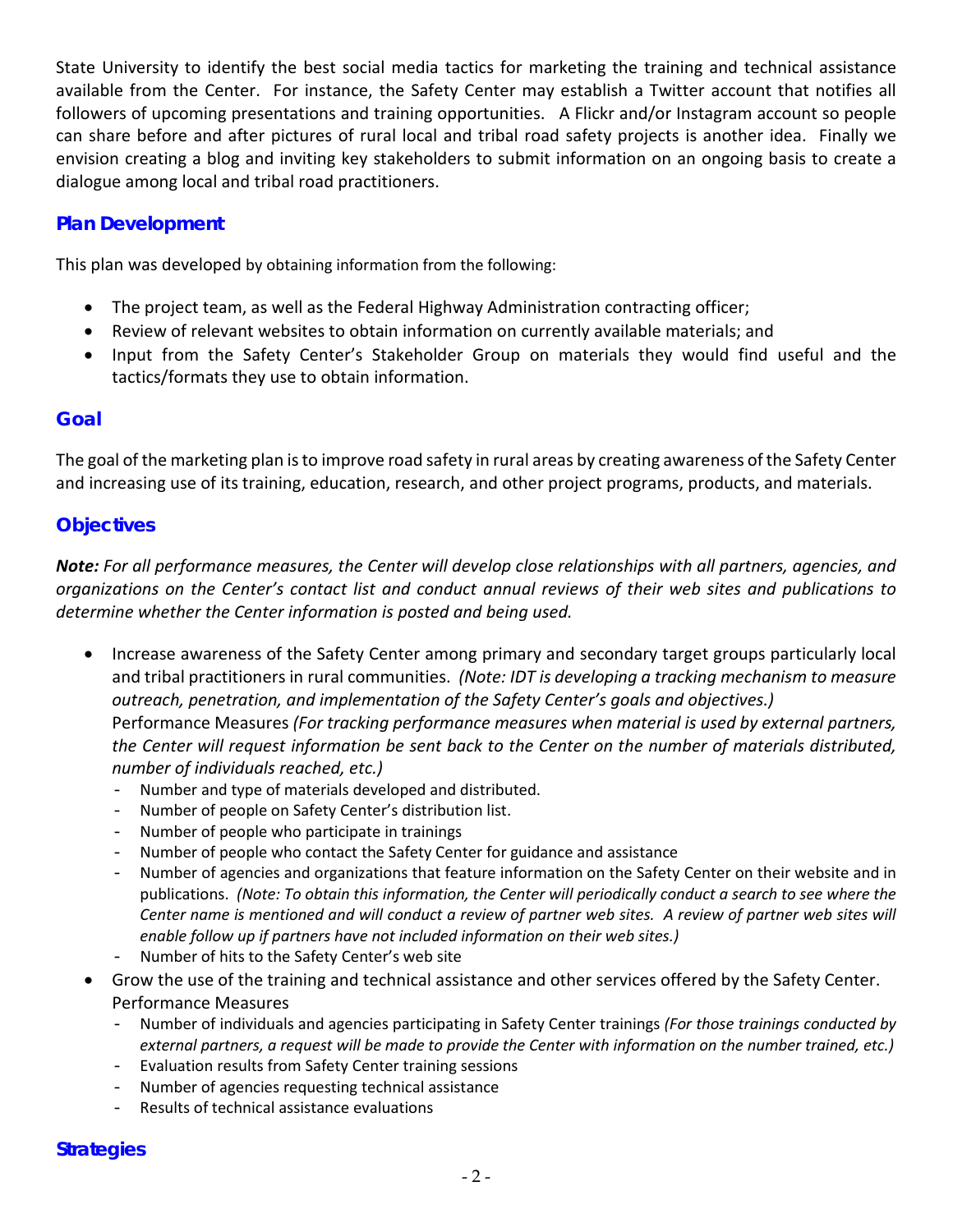The following strategies and key messages are designed to accomplish the objectives:

- Provide information on what the Safety Center offers including training, technical assistance, and other services to roadway practitioners on safety issues on rural, local, and tribal roadways.
	- o *Key Message - Rural areas experience serious road safety problems that can be addressed by using the services and information from the Safety Center.*
- Expand outreach to all stakeholders, such as engineering, enforcement, education, and emergency response professionals.
	- o *Key Message – Road safety can be improved in rural areas through multidisciplinary, holistic training, technical assistance, research, and other programs.*
- Identify innovative methods of providing information on the Safety Center's mission, training, and technical assistance opportunities and other services through print, broadcast, on line, and social media.
	- o *Key Message - Information on methods for improving road safety in rural and tribal areas can be found and accessed through a variety of information transfer formats and delivery mechanisms.*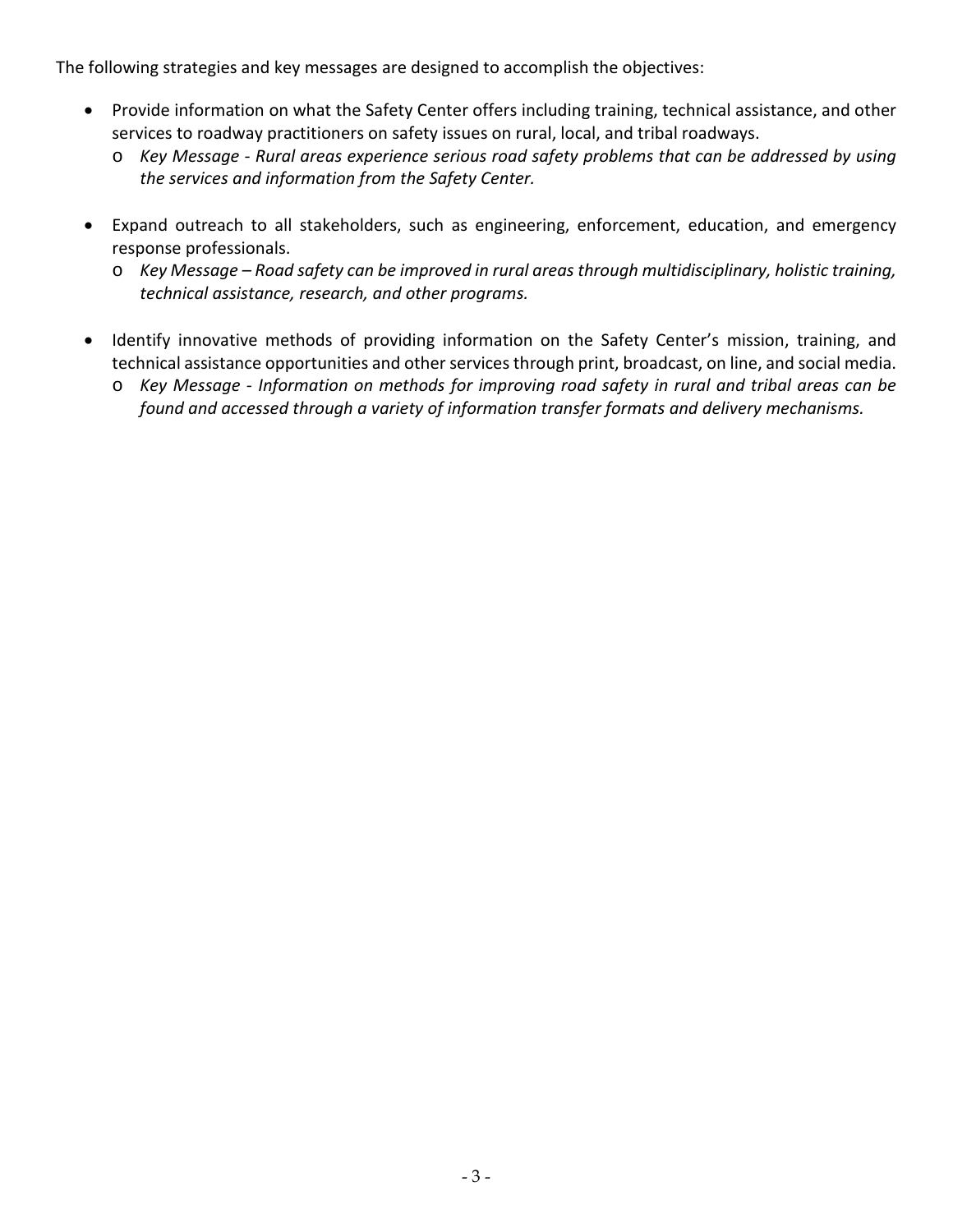### **Action Plan**

The action plan includes the action steps to implement each strategy, the primary and secondary or key influencer audiences, possible methods, and the tactics to be used (printed/broadcast materials, web site, etc. Prior to implementation of each action, an analysis will occur to determine whether the estimated resources and costs justify implementation. The analysis will include a purpose, value statement, return on investment, and an estimate on cost.

#### **Strategy 1 Provide information, training, and technical assistance, and other services to roadway practitioners on safety issues on rural, local, and tribal roadways.**

| <b>Action</b>                | <b>Primary Target Audience</b> | <b>Secondary Target Audience (Key</b>                    | <b>Possible Methods</b>   | <b>Tactics</b>                                        |
|------------------------------|--------------------------------|----------------------------------------------------------|---------------------------|-------------------------------------------------------|
|                              |                                | Influencers)                                             |                           |                                                       |
| Develop overview materials   | <b>State Departments of</b>    | Federal                                                  | Conference booth          | Exhibit, network and present at                       |
| on the Safety Center and its | Transportation                 | <b>FHWA</b>                                              |                           | conferences (including National                       |
| offerings and opportunities  | <b>Chief Engineer</b>          | Office of Safety                                         | <b>Introductory Video</b> | Rural Safety Conference) and                          |
|                              | <b>Planning Division/Local</b> | <b>Resource Centers</b>                                  |                           | meetings                                              |
|                              | Liaison                        | <b>Division Offices</b>                                  | Introductory post         |                                                       |
|                              | <b>Traffic Safety Division</b> | Federal Lands Highway                                    | card                      | Distribute information during                         |
|                              | <b>Training Division</b>       | Department of Interior Indian                            |                           | meetings staff attend and to                          |
|                              | <b>Maintenance Division</b>    | Affairs Division of Safety and<br><b>Risk Management</b> | Two-page fact sheet       | member groups (see engagement<br>list in white paper) |
|                              | <b>Local Public Works</b>      | <b>Bureau of Indian Affairs</b>                          |                           |                                                       |
|                              | Agencies                       | Indian Highway Safety                                    | Web Site Blurb (this      | Post on secondary audience web                        |
|                              | <b>County Engineers</b>        | <b>Tribal Transportation Program</b>                     | is similar to a press     | sites                                                 |
|                              | <b>Maintenance Division</b>    | (TTP)                                                    | release only much         |                                                       |
|                              |                                | National Congress of American                            | shorter and               |                                                       |
|                              | <b>Tribal Transportation</b>   | Indians                                                  | appropriate to a          |                                                       |
|                              | Agencies                       | Intertribal Transportation                               | web environment. It       |                                                       |
|                              |                                | Association                                              | can also be used in       |                                                       |
|                              |                                |                                                          | blogs or news feeds)      |                                                       |
|                              |                                | National                                                 |                           |                                                       |
|                              |                                | <b>AASHTO</b>                                            | <b>Newsletter Article</b> | Distribute to secondary audience                      |
|                              |                                | SCOHTS, SCOHTS Safety                                    |                           | publications                                          |
|                              |                                | Management Subcommittee                                  |                           |                                                       |
|                              |                                |                                                          |                           | Safety engineer listserv                              |
|                              |                                | <b>American Planning Association</b>                     |                           |                                                       |
|                              |                                | (APA)                                                    | Memorandum and            | Provide memorandum to other                           |
|                              |                                | <b>American Public Works Association</b>                 | Guidance                  | Federal agencies explaining the                       |
|                              |                                | (APWA)                                                   |                           | purpose of the Safety Center and                      |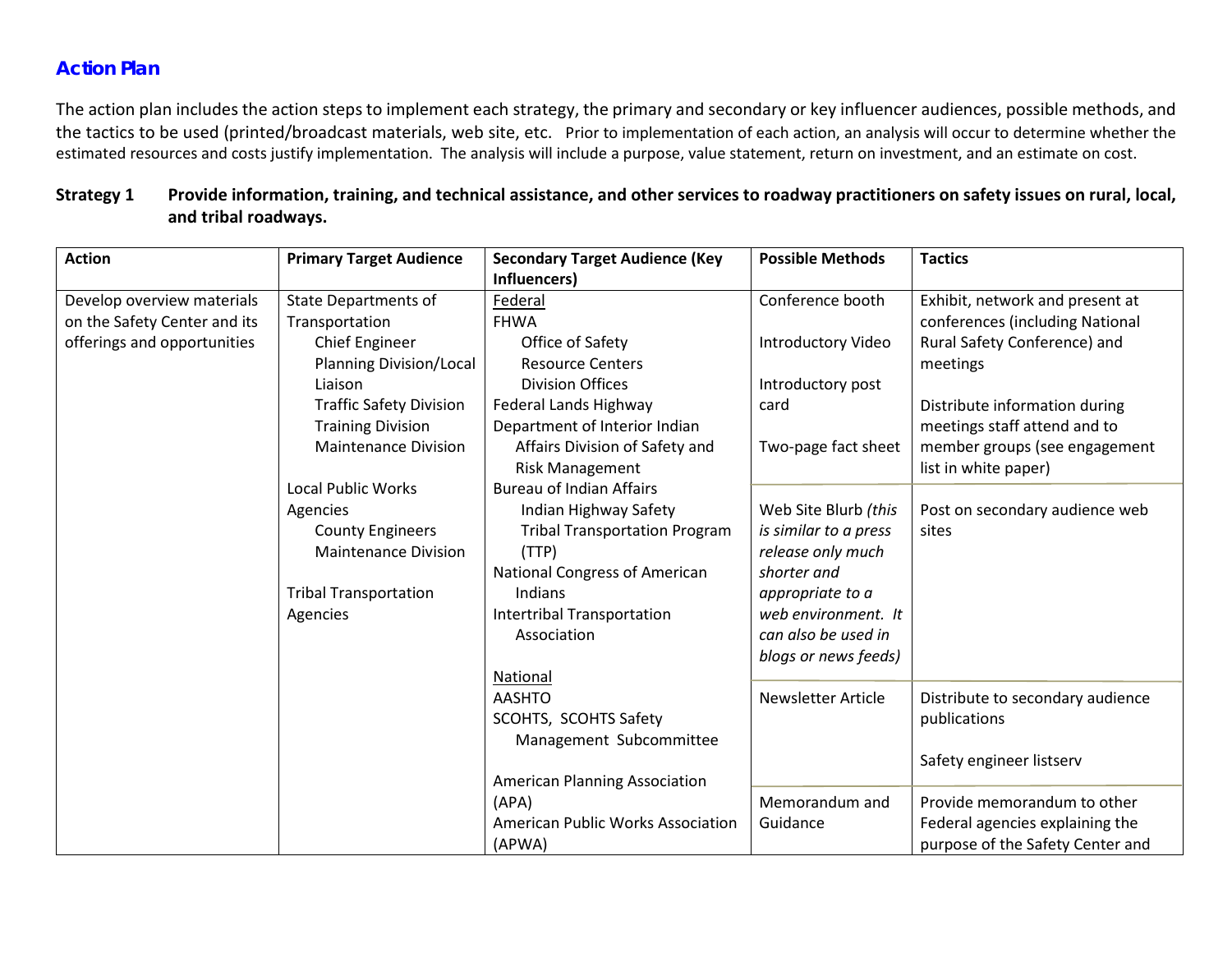| <b>Action</b>                                                                                              | <b>Primary Target Audience</b> | <b>Secondary Target Audience (Key</b>                                                                                                                                                                                                                                                                                                                                                                                     | <b>Possible Methods</b>                                                                             | <b>Tactics</b>                                                                                                                                                                                                                                           |
|------------------------------------------------------------------------------------------------------------|--------------------------------|---------------------------------------------------------------------------------------------------------------------------------------------------------------------------------------------------------------------------------------------------------------------------------------------------------------------------------------------------------------------------------------------------------------------------|-----------------------------------------------------------------------------------------------------|----------------------------------------------------------------------------------------------------------------------------------------------------------------------------------------------------------------------------------------------------------|
|                                                                                                            |                                | Influencers)<br><b>American Traffic Safety Services</b><br>Association<br><b>ITE</b><br>LTAP/TTAP<br>National Local Technical Assistance<br>Program Association (NLTAPA)<br>National Assn. of County Engineers<br>(NACE)<br>National Assn. of Regional Councils<br>(NARC)<br>Association of Metropolitan<br>Planning Organizations (AMPO)<br>National Association of<br>Development Organizations<br>(NADO)<br><b>TRB</b> |                                                                                                     | requesting assistance in distributing<br>information<br>Special guidance memo to FHWA<br>Division Offices & Resource Centers<br>alerting them to the Safety Center<br>and requesting them to provide<br>information to their state and local<br>contacts |
| Develop materials to<br>announce the Safety Center's<br>training opportunities with<br>access instructions | See above                      | See above                                                                                                                                                                                                                                                                                                                                                                                                                 | <b>Overview Fact Sheet</b><br>on what training is<br>offered and how to<br>access                   | Safety Center to distribute at<br>conferences and meetings<br>Staff to distribute at meetings they<br>attend; groups where they are<br>members<br>Send to organizations listed in<br>training e-blast organizations                                      |
|                                                                                                            |                                |                                                                                                                                                                                                                                                                                                                                                                                                                           | Develop e-news<br>blast announcing<br>upcoming trainings                                            | Post new training offerings on<br>scrolling section of the web site;<br>include all trainings on Calendar<br>page                                                                                                                                        |
|                                                                                                            |                                |                                                                                                                                                                                                                                                                                                                                                                                                                           | Include trainings on<br>Center Calendar and<br>allow people to click<br>on the event to<br>register | Send out in regularly scheduled<br>notifications (either monthly or<br>biweekly)                                                                                                                                                                         |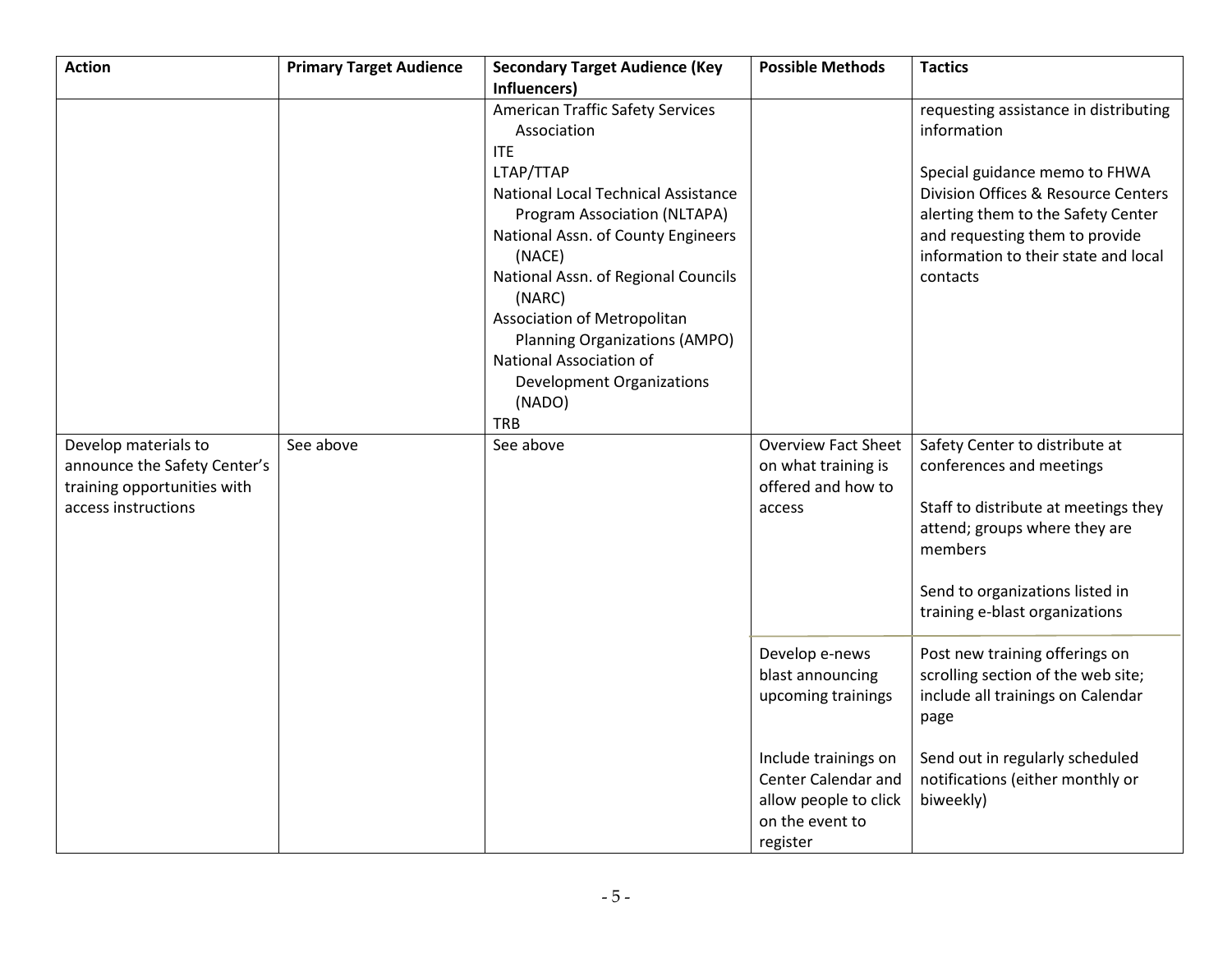| <b>Action</b>                  | <b>Primary Target Audience</b> | <b>Secondary Target Audience (Key</b> | <b>Possible Methods</b> | <b>Tactics</b>                          |
|--------------------------------|--------------------------------|---------------------------------------|-------------------------|-----------------------------------------|
|                                |                                | Influencers)                          |                         |                                         |
| Develop materials on the       |                                |                                       | 2-page Fact Sheet       | Center to distribute at                 |
| technical assistance available |                                |                                       |                         | conferences/meetings                    |
| and how to access it.          |                                |                                       |                         |                                         |
|                                |                                |                                       |                         | Staff to distribute at meetings and     |
|                                |                                |                                       |                         | member organizations                    |
|                                |                                |                                       |                         |                                         |
|                                |                                |                                       |                         | Send notification to tech transfer list |
|                                |                                |                                       |                         |                                         |
|                                |                                |                                       |                         | in white paper                          |
|                                |                                |                                       |                         |                                         |
|                                |                                |                                       | Web Page with           | Post on Center web site                 |
|                                |                                |                                       | examples and            |                                         |
|                                |                                |                                       | testimonials            | Develop presentation and obtain         |
|                                |                                |                                       |                         | testimonials                            |
|                                |                                |                                       |                         |                                         |
|                                |                                |                                       |                         |                                         |
|                                |                                |                                       | Narrated Video          | Send notification to tech transfer list |
|                                |                                |                                       | featuring individuals   | in white paper                          |
|                                |                                |                                       | who have used the       |                                         |
|                                |                                |                                       | Safety Center's         |                                         |
|                                |                                |                                       |                         | Post on Safety Center web site          |
|                                |                                |                                       | technical assistance    |                                         |
|                                |                                |                                       |                         |                                         |
|                                |                                |                                       | Provide a list of       |                                         |
|                                |                                |                                       | experts available to    |                                         |
|                                |                                |                                       | provide assistance      |                                         |
|                                |                                |                                       | primarily via phone     |                                         |
|                                |                                |                                       | and email (Note:        |                                         |
|                                |                                |                                       | This would involve      |                                         |
|                                |                                |                                       | the National            |                                         |
|                                |                                |                                       | Leadership Corps,       |                                         |
|                                |                                |                                       | which would start       |                                         |
|                                |                                |                                       | with the                |                                         |
|                                |                                |                                       |                         |                                         |
|                                |                                |                                       | stakeholders list and   |                                         |
|                                |                                |                                       | be expanded in the      |                                         |
|                                |                                |                                       | future)                 |                                         |
|                                |                                |                                       |                         |                                         |
| Create and provide materials   | Safety Stakeholder Group       |                                       | Talking points with     | Request members to provide a list of    |
| to a National Leadership       |                                |                                       | slides                  | conferences they are attending each     |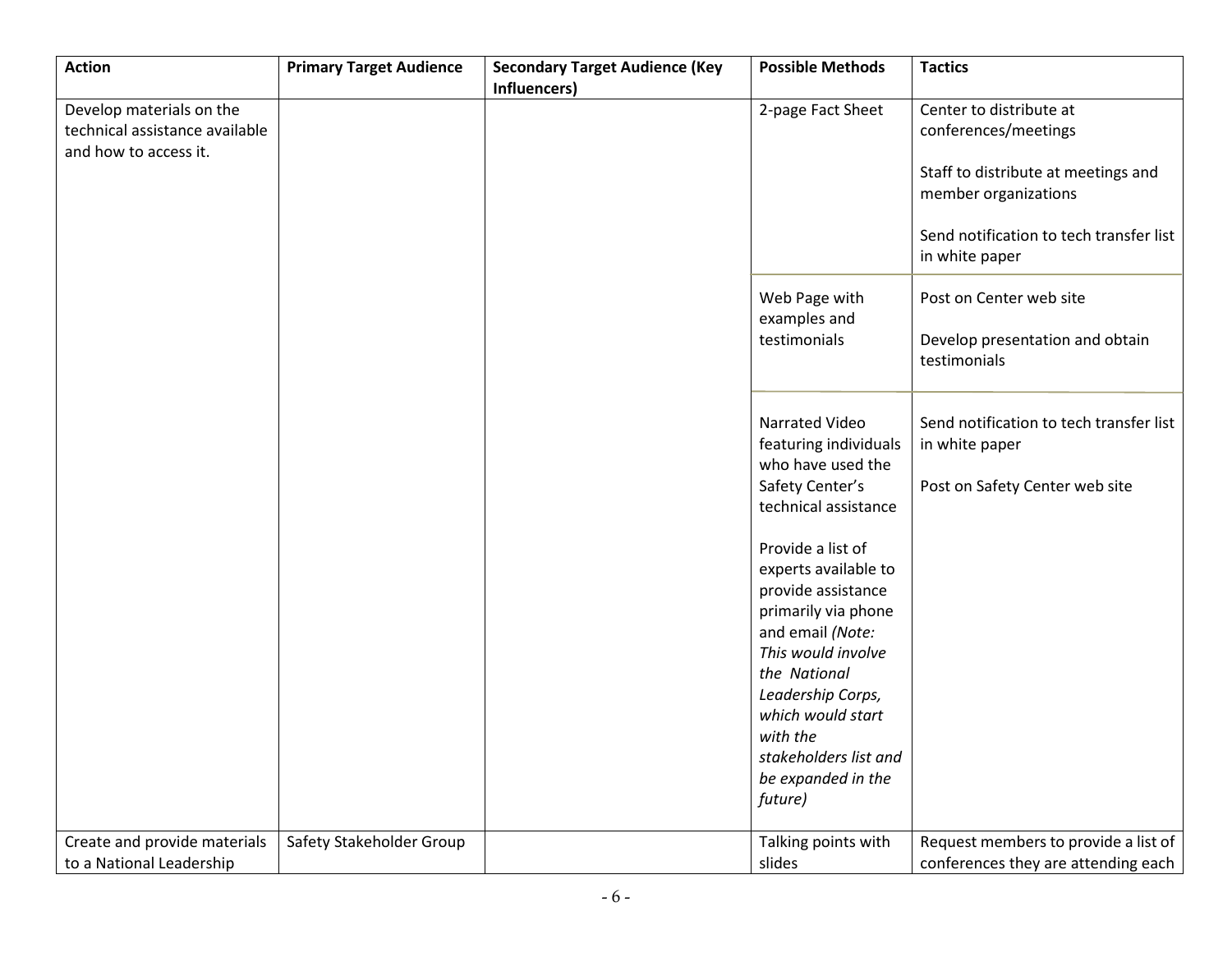| <b>Action</b>                                                                                                    | <b>Primary Target Audience</b>            | <b>Secondary Target Audience (Key</b><br>Influencers) | <b>Possible Methods</b>                | <b>Tactics</b>                                                                                 |
|------------------------------------------------------------------------------------------------------------------|-------------------------------------------|-------------------------------------------------------|----------------------------------------|------------------------------------------------------------------------------------------------|
| Corps (Start with Safety<br>Stakeholders Group and<br>expand to other individuals<br>as the Safety Center grows) | Users who compliment the<br>Safety Center |                                                       | Short speech, e.g.,<br><b>TED talk</b> | year; follow up with conference<br>organizers to see if it is possible to do<br>a presentation |

#### **Strategy 2 Expand outreach to all relevant stakeholders including engineering, enforcement, education, and emergency medical services.**

| <b>Action</b>                  | <b>Primary Target Audience</b> | <b>Secondary Target Audience (Key</b>  | <b>Possible Methods</b> | <b>Tactics</b>                      |
|--------------------------------|--------------------------------|----------------------------------------|-------------------------|-------------------------------------|
|                                |                                | Influencers)                           |                         |                                     |
| Develop fact sheets targeting  | <b>State Departments of</b>    | Federal                                | Two-page fact sheet     | Safety Center staff and national    |
| rural road safety concerns     | Transportation                 |                                        |                         | leadership corps to distribute at   |
| specific to each safety        | Chief Engineer                 | Centers for Disease Control and        |                         | conferences for the secondary       |
| discipline, i.e., engineering, | Safety Engineer                | Prevention (CDC) Division of           |                         | audience agencies and               |
| enforcement, education and     |                                | Unintentional Injury Prevention        |                         | organizations                       |
| <b>EMS</b>                     | <b>State Highway Safety</b>    | EMS.gov                                |                         | Post on secondary audience web      |
|                                | Office                         | <b>Federal Motor Carrier Safety</b>    |                         | sites                               |
|                                |                                | <b>Administration (FMCSA)</b>          |                         |                                     |
|                                | <b>State Police Chiefs</b>     | <b>Federal Railroad Administration</b> |                         | Distribute to secondary audience    |
|                                | Association                    | (FRA) Office of Safety                 | Web Site Blurb          | publications                        |
|                                |                                | National Center for Injury             |                         |                                     |
|                                | <b>State Department of</b>     | <b>Prevention and Control</b>          | Newsletter Article      |                                     |
|                                | <b>Emergency Medical</b>       | National Highway Traffic Safety        |                         | Provide memorandum to other         |
|                                | <b>Services</b>                | <b>Administration (NHTSA)</b>          | Memorandum and          | Federal agencies explaining the     |
|                                |                                |                                        | Guidance                | purpose of the targeted fact sheets |
|                                | <b>Local Public Works</b>      | Education                              |                         |                                     |
|                                | Agencies                       | American Health Information            |                         |                                     |
|                                | <b>County Engineers</b>        | Management Association (AHIMA)         |                         |                                     |
|                                |                                | <b>Governors Highway Safety</b>        |                         |                                     |
|                                | Tribal Leadership              | <b>Association (GHSA)</b>              |                         |                                     |
|                                |                                | Insurance Institute for Highway        |                         |                                     |
|                                |                                | Safety (IIHS)                          |                         |                                     |
|                                |                                | AAA Foundation for Traffic Safety      |                         |                                     |
|                                |                                | Advocates for Highway and Auto         |                         |                                     |
|                                |                                | Safety                                 |                         |                                     |
|                                |                                |                                        |                         |                                     |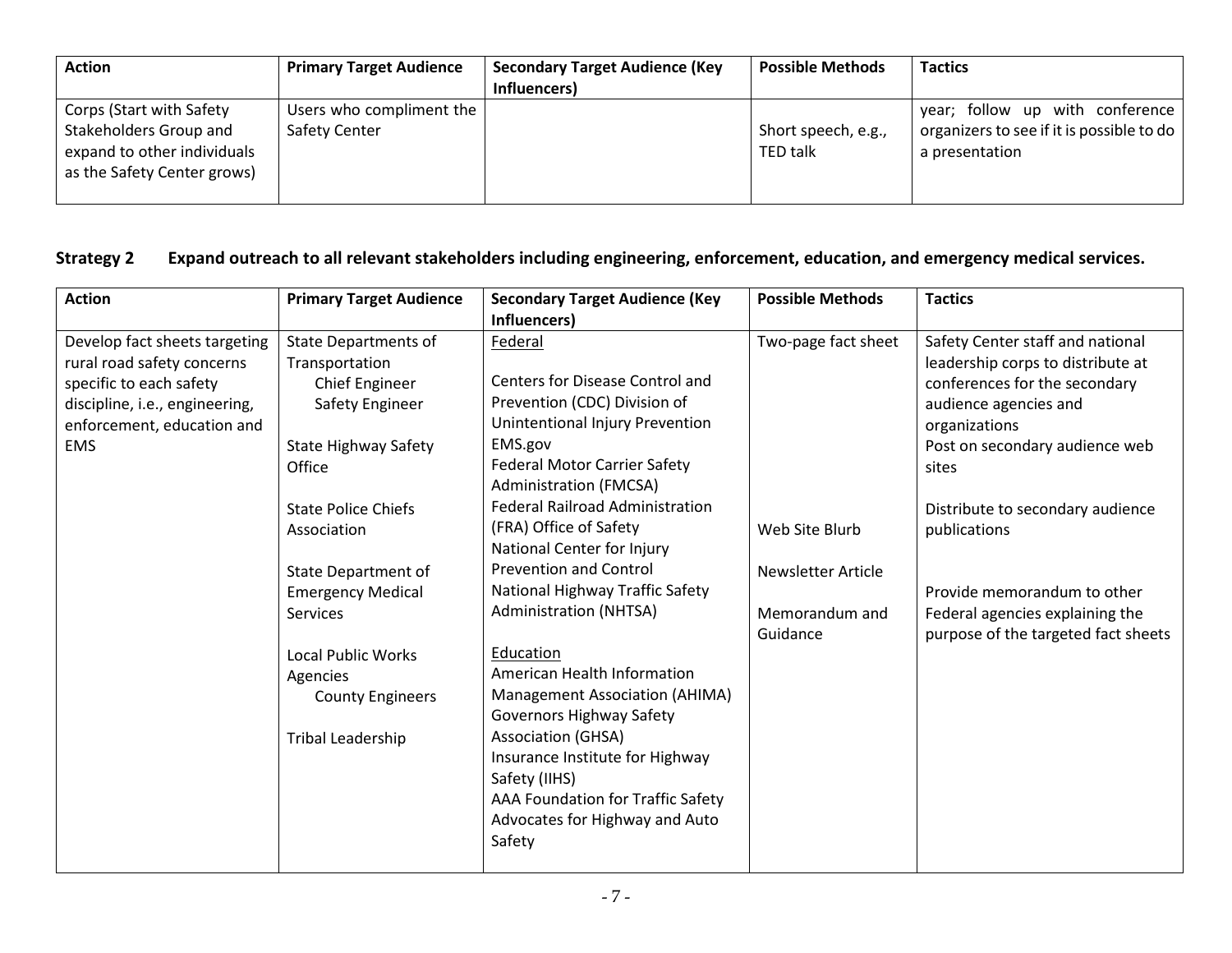| <b>Action</b>               | <b>Primary Target Audience</b> | <b>Secondary Target Audience (Key</b>   | <b>Possible Methods</b> | <b>Tactics</b>                      |
|-----------------------------|--------------------------------|-----------------------------------------|-------------------------|-------------------------------------|
|                             |                                | Influencers)                            |                         |                                     |
|                             |                                | Engineering                             |                         |                                     |
|                             |                                | American Road & Transportation          |                         |                                     |
|                             |                                | <b>Builders Association (ARTBA)</b>     |                         |                                     |
|                             |                                | American Society of Civil Engineers     |                         |                                     |
|                             |                                | (ASCE)                                  |                         |                                     |
|                             |                                | National Association of City            |                         |                                     |
|                             |                                | <b>Transportation Officials (NACTO)</b> |                         |                                     |
|                             |                                | Roadway Safety Foundation               |                         |                                     |
|                             |                                | <b>State Safety Engineer Listserv</b>   |                         |                                     |
|                             |                                | Enforcement                             |                         |                                     |
|                             |                                | Fraternal Order of Police (FOP)         |                         |                                     |
|                             |                                | International Association of Chiefs     |                         |                                     |
|                             |                                | of Police (IACP)                        |                         |                                     |
|                             |                                |                                         |                         |                                     |
|                             |                                | <b>EMS</b>                              |                         |                                     |
|                             |                                | National Association of State EMS       |                         |                                     |
|                             |                                | Officials (NASEMSO)                     |                         |                                     |
|                             |                                | <b>National Safety Council</b>          |                         |                                     |
|                             |                                |                                         |                         |                                     |
| Create state specific rural | <b>State Departments of</b>    | Federal                                 | Two page fact sheet     | Send out notice through email blast |
| data fact sheets showing    | Transportation                 | <b>FHWA</b>                             |                         | list                                |
| breakdown of fatalities and | Chief Engineer                 | Office of Safety                        |                         |                                     |
| serious injuries on rural   | Safety Engineer                | <b>Resource Centers</b>                 | Announce on the         | Post on web site                    |
| roadways, ownership         | Planning                       | <b>Division Offices</b>                 | web page and            |                                     |
| information, road type, and |                                | Federal Lands Highway                   | provide a data fact     | Send web blurb to secondary         |
| contributing crash factors  | <b>State Highway Safety</b>    | Department of Interior Indian           | sheet for each state    | audiences                           |
|                             | Office                         | Affairs Division of Safety and          |                         |                                     |
|                             |                                | <b>Risk Management</b>                  |                         |                                     |
|                             | <b>Local Public Works</b>      | <b>Bureau of Indian Affairs</b>         |                         |                                     |
|                             | Agencies                       | Indian Highway Safety                   |                         |                                     |
|                             | <b>County Engineers</b>        | <b>Tribal Transportation Program</b>    |                         |                                     |
|                             |                                | (TTP)                                   |                         |                                     |
|                             | <b>Tribal Leadership</b>       | National Congress of American           |                         |                                     |
|                             |                                | Indians                                 |                         |                                     |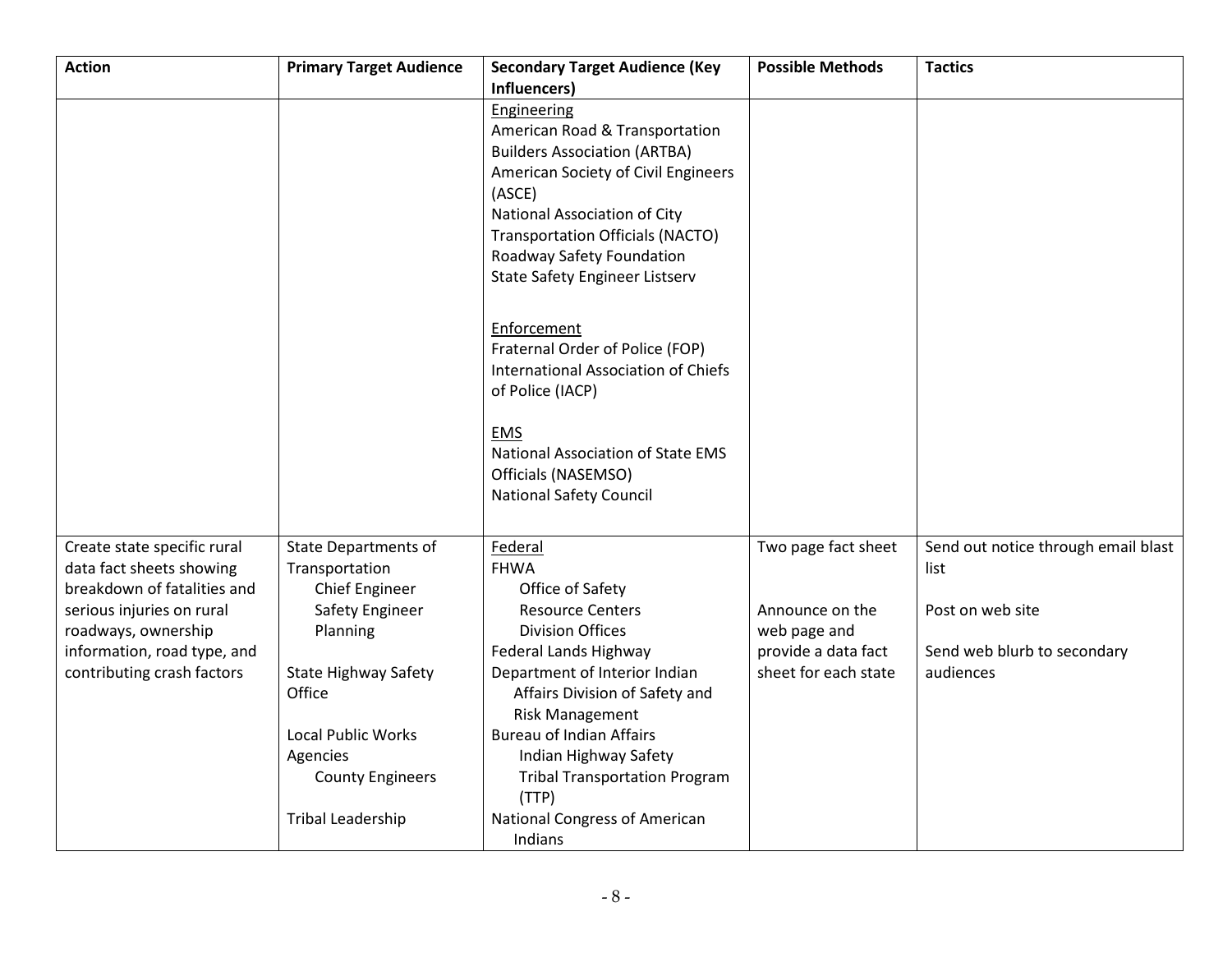| <b>Action</b>              | <b>Primary Target Audience</b> | <b>Secondary Target Audience (Key</b>    | <b>Possible Methods</b>   | <b>Tactics</b>                     |
|----------------------------|--------------------------------|------------------------------------------|---------------------------|------------------------------------|
|                            |                                | Influencers)                             |                           |                                    |
|                            |                                | Intertribal Transportation               |                           |                                    |
|                            |                                | Association                              |                           |                                    |
|                            |                                |                                          |                           |                                    |
|                            |                                | <b>National</b>                          |                           |                                    |
|                            |                                | <b>AASHTO</b>                            |                           |                                    |
|                            |                                | SCOHTS, SCOHTS Safety                    |                           |                                    |
|                            |                                | Management Subcommittee                  |                           |                                    |
|                            |                                | <b>American Planning Association</b>     |                           |                                    |
|                            |                                | (APA)                                    |                           |                                    |
|                            |                                | <b>American Public Works Association</b> |                           |                                    |
|                            |                                |                                          |                           |                                    |
|                            |                                | (APWA)                                   |                           |                                    |
|                            |                                | <b>American Traffic Safety Services</b>  |                           |                                    |
|                            |                                | Association                              |                           |                                    |
|                            |                                | <b>ITE</b>                               |                           |                                    |
|                            |                                | LTAP/TTAP                                |                           |                                    |
|                            |                                | National Local Technical Assistance      |                           |                                    |
|                            |                                | Program Association (NLTAPA)             |                           |                                    |
|                            |                                | National Assn. of County Engineers       |                           |                                    |
|                            |                                | (NACE)                                   |                           |                                    |
|                            |                                | National Assn. of Regional Councils      |                           |                                    |
|                            |                                | (NARC)                                   |                           |                                    |
|                            |                                | Association of Metropolitan              |                           |                                    |
|                            |                                | Planning Organizations (AMPO)            |                           |                                    |
|                            |                                | National Association of                  |                           |                                    |
|                            |                                | Development Organizations                |                           |                                    |
|                            |                                | (NADO)                                   |                           |                                    |
|                            |                                | <b>TRB</b>                               |                           |                                    |
| Develop a legislative fact | <b>State Departments of</b>    | U.S. Conference of Mayors                | Two-page fact sheet       | Announce availability through the  |
| sheet on rural road safety | Transportation                 | National League of Cities                |                           | National Safety Engineers Listserv |
|                            | <b>Planning Engineering</b>    | National Association of Counties         |                           | (NSEL)                             |
|                            |                                | (NACO)                                   | Web Site Blurb            |                                    |
|                            | Local Public Works             | National Conference of State             |                           | Post on secondary audience web     |
|                            | Agencies                       | Legislatures (NCSL)                      |                           | sites                              |
|                            | <b>County Engineers</b>        | National Association of County and       | <b>Newsletter Article</b> |                                    |
|                            |                                | City Health Officials (NACCHO)           |                           | Distribute to secondary audience   |
|                            | <b>Tribal Transportation</b>   | National Association of Towns and        |                           | publications                       |
|                            | Agencies                       | Townships (NATaT)                        |                           |                                    |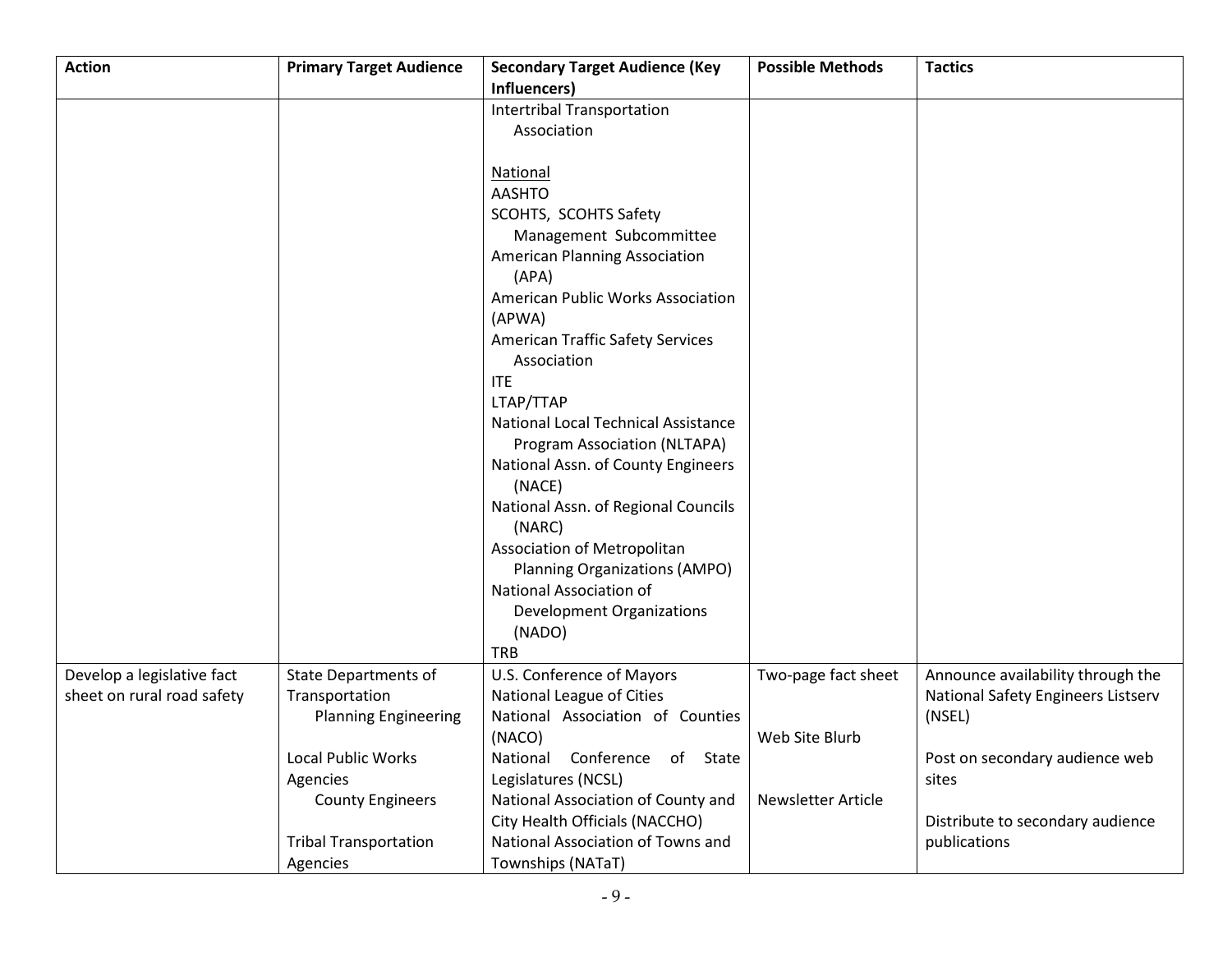| <b>Action</b>              | <b>Primary Target Audience</b> | <b>Secondary Target Audience (Key</b> | <b>Possible Methods</b> | <b>Tactics</b>                      |
|----------------------------|--------------------------------|---------------------------------------|-------------------------|-------------------------------------|
|                            |                                | Influencers)                          |                         |                                     |
| Develop a video library on | <b>State Departments of</b>    |                                       | Post on web site        | Send out notice to email blast list |
| rural road safety issues   | Transportation                 |                                       |                         |                                     |
|                            | Chief Engineer                 |                                       |                         | Post on web site                    |
|                            | Safety Engineer                |                                       |                         |                                     |
|                            | Planning                       |                                       |                         | Send web site blurb to secondary    |
|                            |                                |                                       |                         | audiences                           |
|                            | <b>State Highway Safety</b>    |                                       |                         |                                     |
|                            | Office                         |                                       |                         |                                     |
|                            |                                |                                       |                         |                                     |
|                            | Tribal Leadership              |                                       |                         |                                     |
|                            |                                |                                       |                         |                                     |

**Strategy 3 Identify innovative methods of providing information on the Safety Center's mission, training, and technical assistance opportunities and other services.** 

| <b>Action</b>               | <b>Primary Target Audience</b> | <b>Secondary Target Audience (Key</b> | <b>Possible Methods</b> | <b>Tactics</b>                   |
|-----------------------------|--------------------------------|---------------------------------------|-------------------------|----------------------------------|
|                             |                                | Influencers)                          |                         |                                  |
| Develop and distribute a    | <b>State Departments of</b>    | Department of Interior Indian         | Web Site Blurb          | Post on secondary audience web   |
| Best Practices Guide that   | Transportation                 | Affairs Division of Safety and        |                         | sites                            |
| provides information on     | <b>Chief Engineer</b>          | <b>Risk Management</b>                |                         |                                  |
| road safety improvement     | Planning Division/Local        | <b>Bureau of Indian Affairs</b>       | Newsletter Article      | Distribute to secondary audience |
| methods on rural local and  | Liaison                        | Indian Highway Safety                 |                         | publications                     |
| tribal roadways, access     | <b>Traffic Safety Division</b> | <b>Tribal Transportation Program</b>  |                         |                                  |
| information, and guidance   | <b>Training Division</b>       | (TTP)                                 |                         | Safety engineer listserv         |
| for seeking more            | <b>Maintenance Division</b>    | <b>National Congress of American</b>  |                         |                                  |
| information. (Note: This is |                                | Indians                               |                         | Provide memorandum to other      |
| taking the information that | Local Public Works             | Intertribal Transportation            | Memorandum              | Federal agencies explaining the  |
| is currently being          | Agencies                       | Association                           |                         | purpose of the Guide             |
| documented on the web site  | <b>County Engineers</b>        |                                       |                         |                                  |
| and developing a Guide that | <b>Maintenance Division</b>    | National                              |                         |                                  |
| can be distributed.)        |                                | <b>AASHTO</b>                         |                         |                                  |
|                             | <b>Tribal Transportation</b>   | <b>SCOHTS, SCOHTS Safety</b>          |                         |                                  |
|                             | Agencies                       | Management Subcommittee               |                         |                                  |
|                             |                                | <b>American Planning Association</b>  |                         |                                  |
|                             |                                | (APA)                                 |                         |                                  |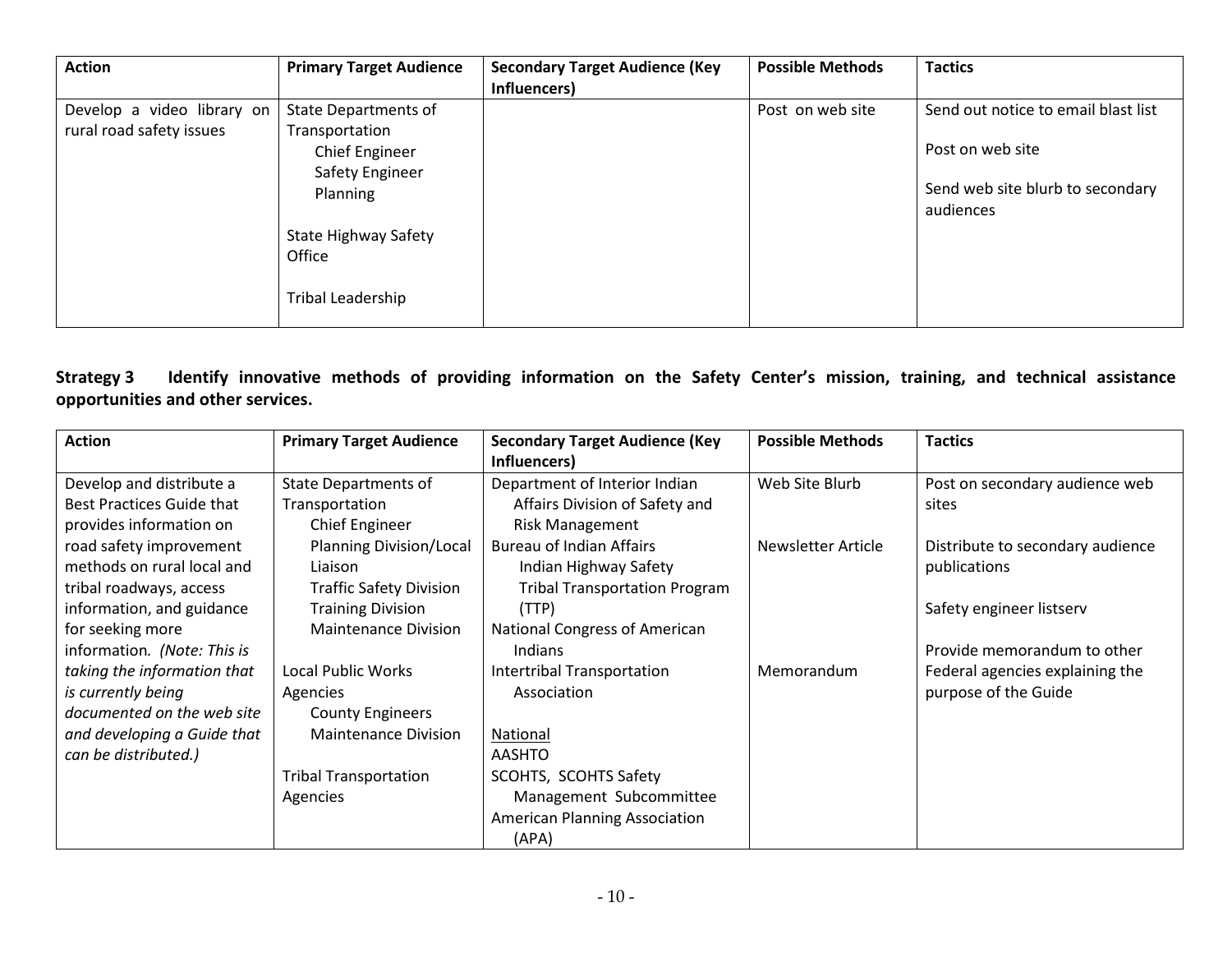|                                                                                                     |               | American Public Works Association<br>(APWA)<br><b>American Traffic Safety Services</b><br>Association<br><b>ITE</b><br>LTAP/TTAP<br>National Local Technical Assistance<br>Program Association (NLTAPA)<br>National Assn. of County Engineers<br>(NACE)<br>National Assn. of Regional Councils<br>(NARC)<br>Association of Metropolitan<br>Planning Organizations (AMPO)<br>National Association of<br><b>Development Organizations</b><br>(NADO)<br><b>TRB</b> |               |               |
|-----------------------------------------------------------------------------------------------------|---------------|-----------------------------------------------------------------------------------------------------------------------------------------------------------------------------------------------------------------------------------------------------------------------------------------------------------------------------------------------------------------------------------------------------------------------------------------------------------------|---------------|---------------|
| Create "how to" videos that<br>illustrate rural road safety<br>improvement methods and<br>practices | Same as above | Same as above                                                                                                                                                                                                                                                                                                                                                                                                                                                   | Same as above | Same as above |